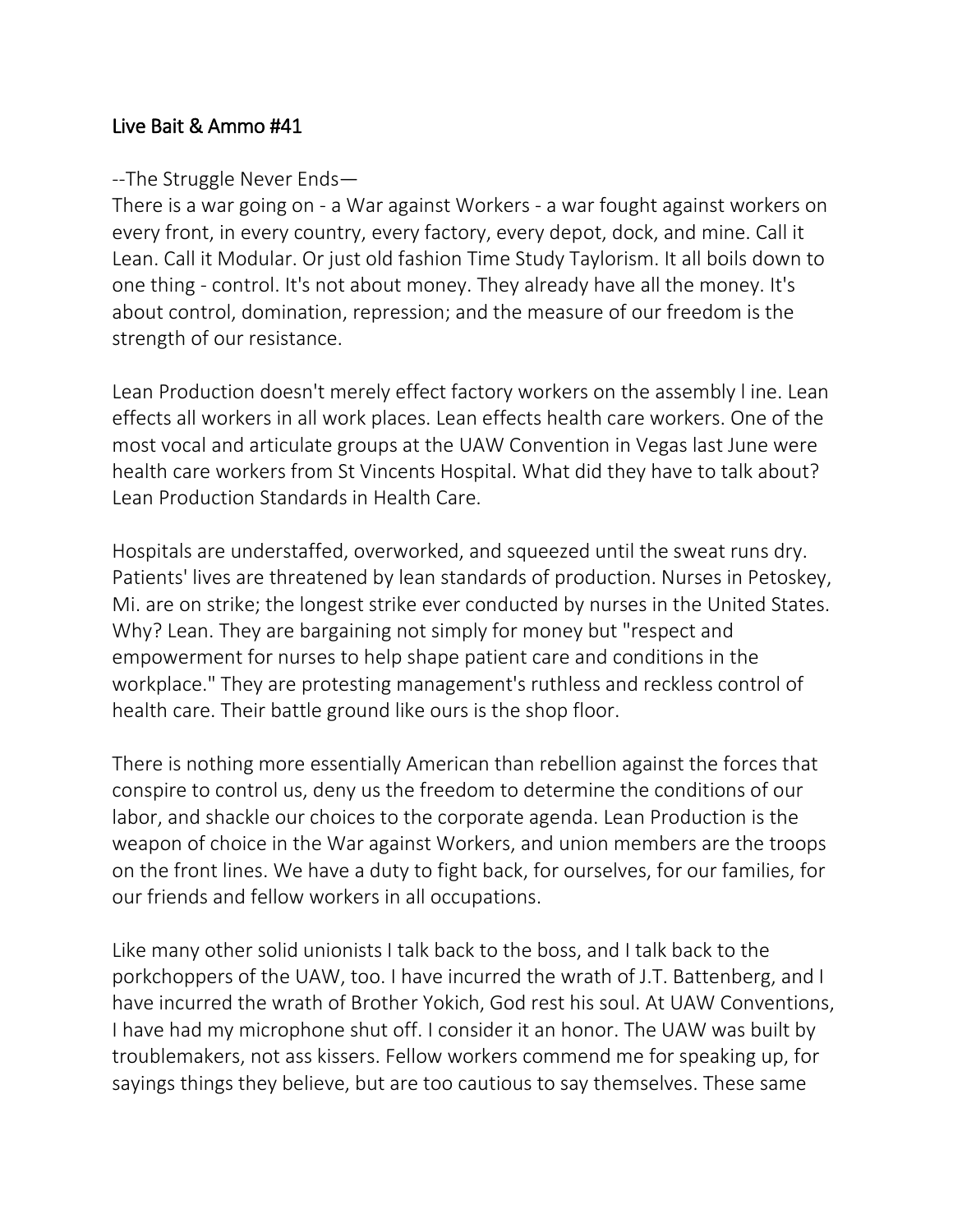people tell me they don't believe in Bush, or the war, but they are reluctant to express their opinions because they fear intimidation.

Intimidation is not an American value. The bully is not an American hero. Repression is not a respected condition in the land of the free and the home of the brave. There is nothing patriotic about silence. I have earned my right to protest.

I have been working all of my life. My daddy didn't send me to Yale. My daddy didn't buy me an oil well. I belong only to the fraternity and sorority of the working class. I belong to the troops who built this country, who risk their lives in their daily labor and on the battle fields. How dare some elitist corporate crook or appointed International Rep question your or my loyalty to the troops or the union. We are the troops. We are the union.

Bush & Co want us for the sake of our own security to sign off on the Bill of Rights. I don't need a damn anti union Homeland Security Department. Like Billy Robinson said, "I've got Homeland Security, it's called the Right to Bear Arms." Likewise, I claim my right as an American to speak my mind, to distribute Live Bait & Ammo, and to protest injustice, repression, and deceit in high places. If Bush & Co want to criminalize dissent, so be it, I'm an outlaw.

Lean Production, the War in Iraq, and the Patriot Act are all connected by the same themes: repression of dissent and the unequal distribution of labor, concessions, and sacrifices. Only workers and the children of workers die in war. The cheerleaders of the non working class make no sacrifices and take no risks. They only reap the rewards, the spoils of war, and the profits gleaned from concessions. The demand that we shut up and fall in line behind the flag waving frat boys in the White House is the same as the demand that we give up unionism and the right to determine the conditions of our labor.

The so called Patriot Act is anti American, it deprives us of the rights and liberties our forebears fought and died for. Lean Production is anti union, it deprives us of the rights our forebears fought and died for. When we give up the right to determine the conditions of our labor we become slaves. Silence in the face of injustice is not loyalty, it is not patriotism, it is the slave's expression of shame. What patriots love most about America is freedom. Bush and his corporate cohorts want to take it away.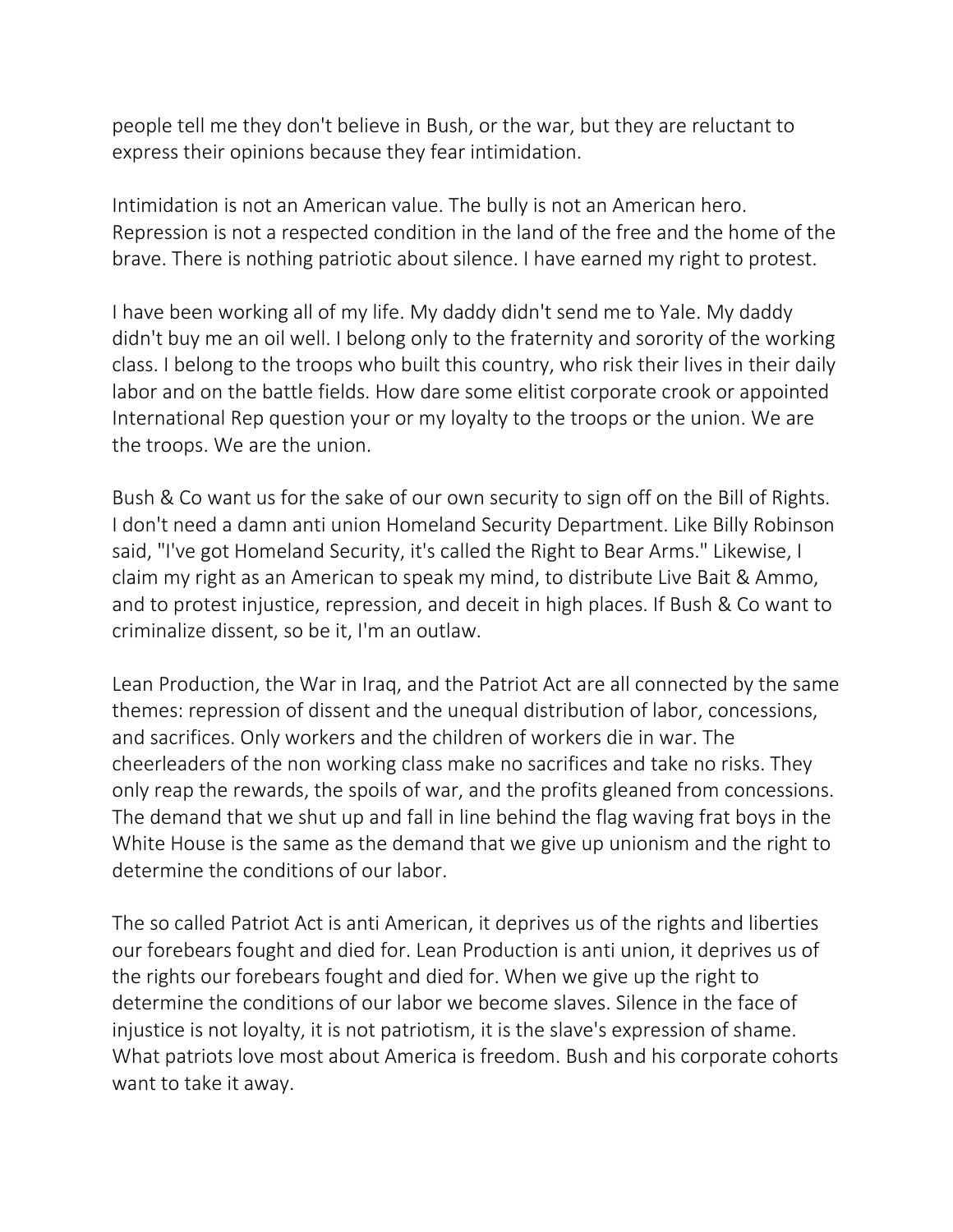The war in Iraq is a smokescreen for the War against Workers. While we were focused on the rockets' red glare, the bombs bursting in television air, Bush & Co cut 15 billion dollars from the Veterans Benefits Fund. We have a duty to support the troops. We have a duty to watch their backs while they are overseas. Real patriots protest. Real patriots reject the Bush plan to cut taxes for his cronies while simultaneously gutting social programs that benefit the troops. We should fight to ensure that every troop be welcomed home to a job with a Living Wage and a Union that will defend his and her rights, not for a day, not for a week, not for a month, but forever.

What's the difference between Lean Production, and cutting funds for social programs, which in effect reduces educators, firefighters, police officers, health care providers, and social workers while giving tax cut bonuses to the rich? The Bush plan for America is lean, mean, and diabolically confounding. There are 4,000 less police officers in NYC than there were two years ago. That's not Homeland Security, it's Lean Production applied to social programs that benefit working people.

I have yet to meet a lineworker who believed that Lean Production was intended to empower workers. I have yet to meet an American who truly believes that the war in Iraq was motivated by Bush's desire for freedom and democracy. The war in Iraq like Lean Production is a corporate hostile takeover. Soldiers, the production workers of war, risk their lives as part of their job description, yet Bush threatened to veto the Defense Authorization Bill if Congress did not eliminate full pension benefits for disabled veterans. The question is not whether we support the troops but whether Bush supports the troops in all ways, at all times, in all places.

Will Bush support the troops when they are back home working on the assembly line? Or will he support the export of more manufacturing jobs to China? 55,000 American soldiers died in Vietnam to stop the spread of Communism. Now Communist China is our most favored trading partner. Is that loyalty to the troops? The communists are building the Buicks that were once built in Flint. Two million manufacturing jobs have been jettisoned from America since Bush was appointed. Will our nation be safer when the exodus of good union jobs is complete?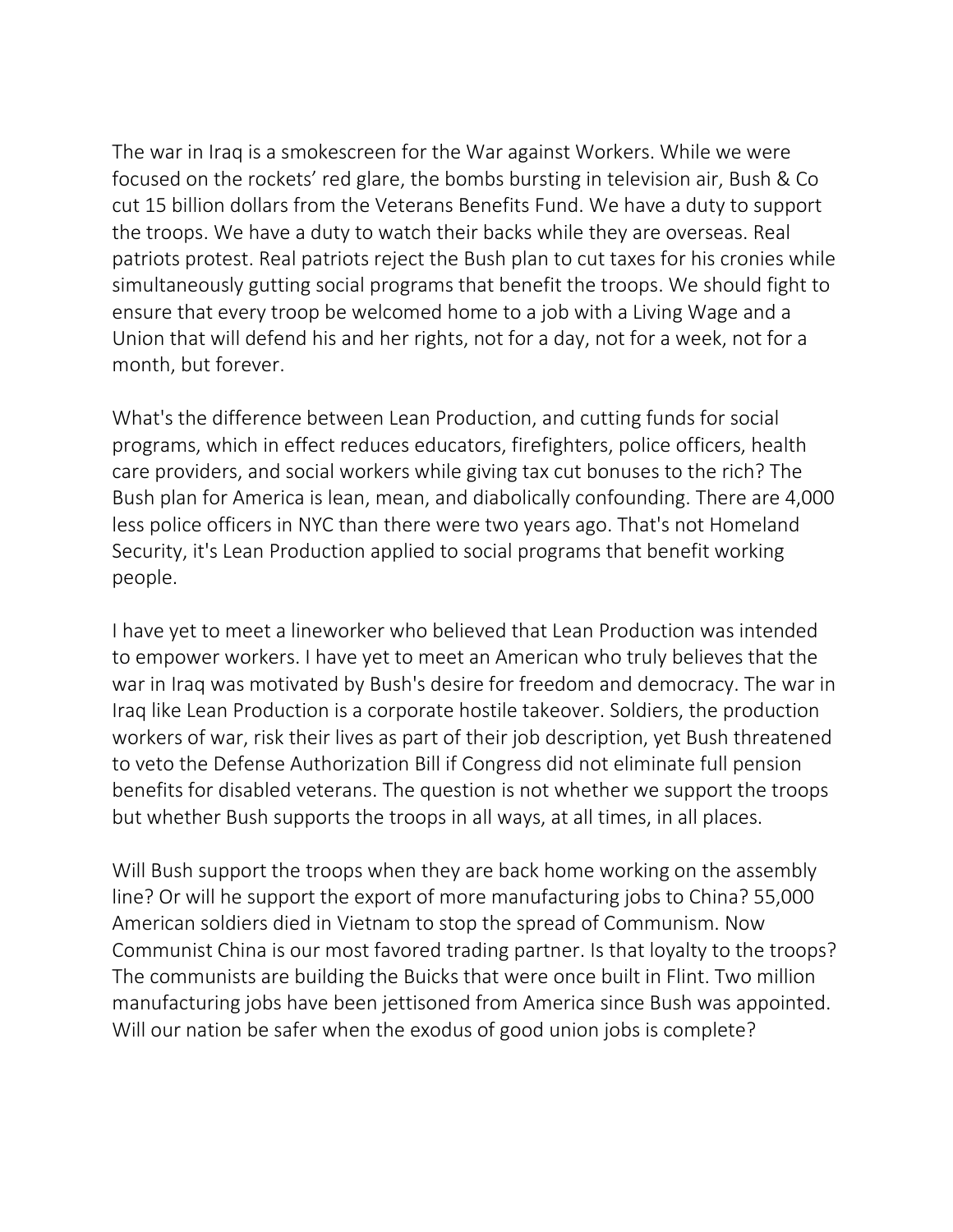Will Bush support the troops when they apply for a job in the Department of Homeland Security? Or will that returning veteran find that Bush thinks a union member can't be trusted to work in the Department of Homeland Security? And that if he or she wants the job, they will have to sacrifice freedom of assembly, association, and speech?

There's a difference between supporting the troops and supporting those who profit from the troops. Bush supports the parasites who live off Unearned Income. We know whose side we're on.

We need to ask ourselves: Will our children be better off than we are? Will our children have good union jobs? Affordable homes and health care? Or has the American Dream been betrayed?

The American Dream was not pie in the sky. It was anchored in solid values. You work hard, live honestly and modestly, you save your money, and you will retire with dignity. That is, until the corporate crooks cashed in a trillion dollars' worth of stock options just before the bubble burst. That is, until Bush & Co buried our children in a slag heap of debt, looted the Treasury, and sold out the industrial base of our nation. Where will our children find jobs outside the military after the corporate flag wavers have shipped all our jobs overseas?

Lean is not simply a method of controlling the shop floor and reorganizing work in order to eliminate jobs, multiply tasks, combine classifications and trades, and render seniority obsolete. Lean is a master plan to destroy working class solidarity and collective action by decimating union shops into smaller, more manageable groups. Piece by piece, bit by bit, work is stripped from the bargaining unit, outsourced and subcontracted to smaller, more manageable, non union outfits.

Some non union suppliers are so enamored of the process they are coming to the UAW Cooperation Caucus like johns to a pimp asking to be organized. If a company wants a piece of the action, they agree to be neutral in an organizing drive. In turn the Cooperation Caucus agrees not to interfere in the lean process of restructuring the workforce by disassembling the assembly plant into multiple components and sub-assemblies that can be readily outsourced to suppliers who pay lower wages. Cooperation with Lean Production is in effect a union organized wage cut.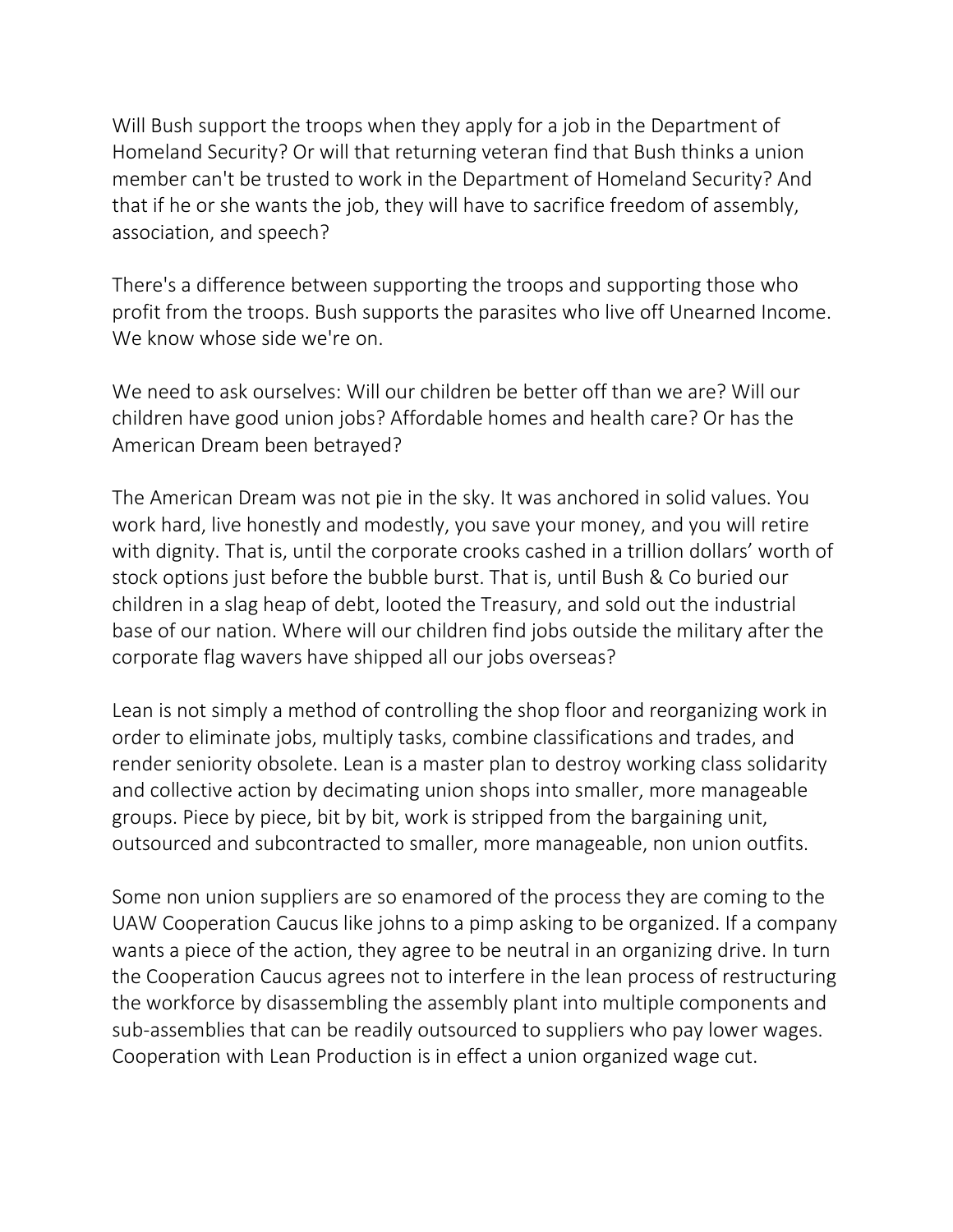While our jobs are going out the door, while our pensions are looted, while our union leaders capitulate, and social programs including Veterans Benefits are gutted, we must ask ourselves: What does it mean to support the troops?

The corporations are not the troops. The bosses are not the troops. The television generals are not the troops. President Bush is sure as hell not one of the troops. The troops are workers. The bastards in Congress who cut Veterans Benefits in the midst of war do not deserve our support, they deserve to be fragged. What have they ever done for us? What have they ever given us that we didn't have to fight for? That our brothers and sisters didn't die for in trenches or on picket lines?

What can we do to stop the attack on workers? What can we do to stop the outsourcing and sub contracting of our jobs? That's the turf we need to defend.

Warren Davis, elected Director of Region 2, proposed an outsourcing resolution which stipulated that subcontractors be required to meet "the economic conditions, including wages and benefits, provided in contracts between the UAW and the Big Three." It would have effectively snuffed the motivation to outsource our work to low wage non union suppliers. His resolution didn't jibe with the union/management partnership scheme.

The decision to dissolve Region 2 and deprive Warren Davis of his position as Director was not an honest effort to protect the integrity of the UAW any more than the war in Iraq is about freedom and democracy. It's about control. Davis was breaking ranks and the Cooperation Caucus had to exert control.

As a delegate to the convention I called for a point of order. I objected to the amendment to dissolve Region 2. Amendments should be submitted at least three weeks prior to the convention. I asserted that the amendment was untimely, improper, and should be rescinded.

The Public Review Board refused to hear Warren Davis's appeal. They excused themselves by saying it was a political issue. "Nothing in the Ethical Practices Codes prohibits such political maneuvers." Isn't that interesting? The PRB has ruled that ethics do not apply to politics in the UAW. The distinguished professors pulled a political maneuver of their own by supporting the Administration's abuse of power, and abdicating their responsibility. The PRB asserted that Davis needed to appeal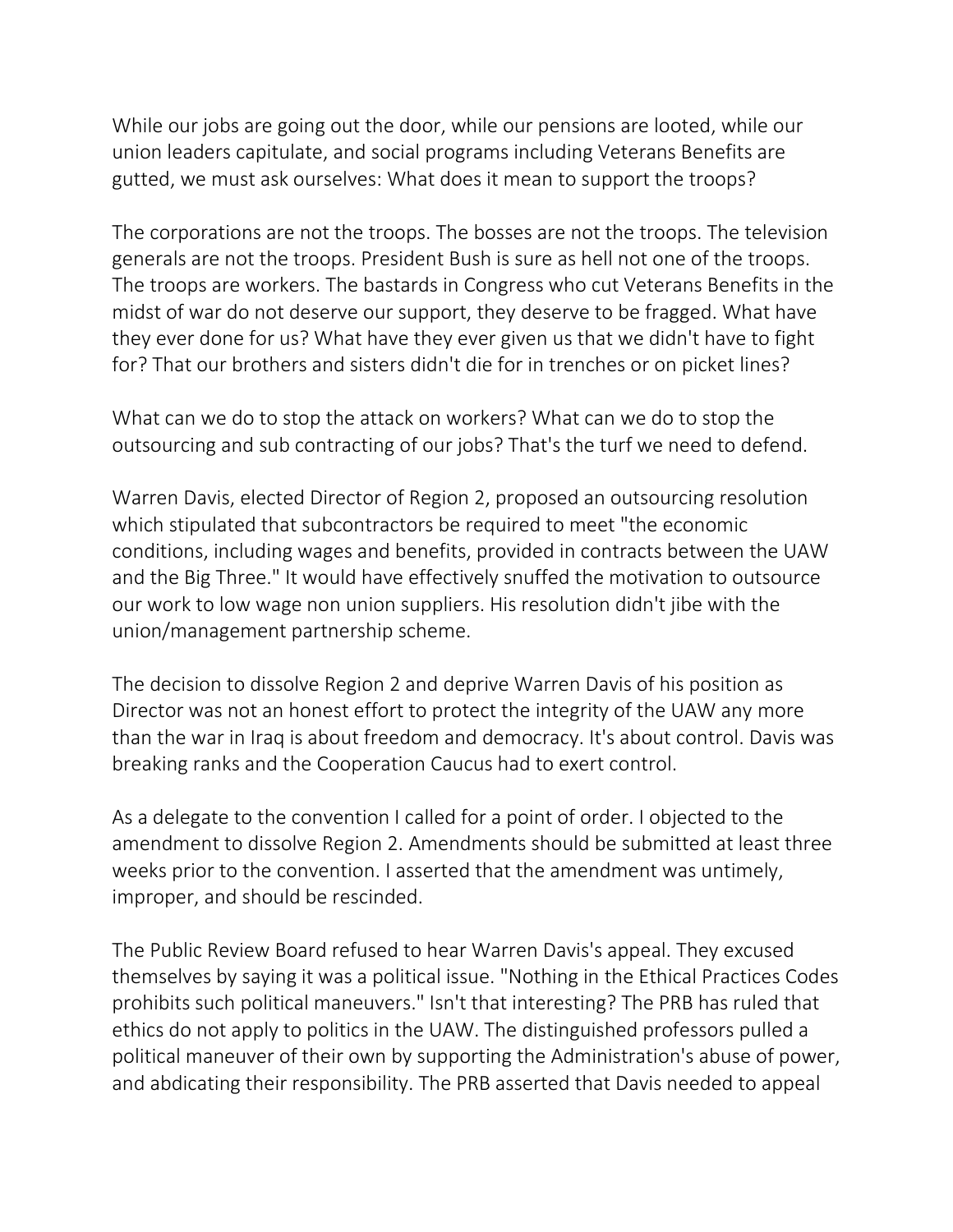directly to the membership but they did not acknowledge evidence that Yokich refused to recognize Davis when he attempted to address the convention.

The PRB disclosed in case #1441: "When news of Davis' election reached the other members of the Administration Caucus, they called a meeting at which time a proposal was drafted to amend Article 10, §21, of the Constitution to eliminate Region 2 by merging its constituent local unions into Regions 2-B, 8 and 9. Davis was not present at the meeting of the Caucus."

Only the Constitution Committee has authority to originate amendments to the constitution during the convention. [Article 8, §16]. The PRB inadvertently presented documentation that the amendment did not originate in the Constitution Committee, it originated in the Administration Caucus, and was, therefore, unconstitutional, and should have been ruled null and void.

Who supports the troops fighting for freedom and democracy in the UAW? When I stood up at the convention and made my point of order - my protest against the amendment - I was ridiculed by Yokich, and the lapdogs on the convention floor laughed.

It's easy to give agreeable speeches and praise the administration. It's easy to praise power. But when you exercise your freedom of speech by challenging the administration, by speaking truth to power, that is the measure of your integrity. A true patriot protests injustice. True patriots don't turn their backs on the troops and support the Bush plan to gut veteran benefits, and attack social programs that support the troops in the fields, and the troops in the factories, docks, mines, hospitals, and unemployment lines. A true patriot supports the troops that make America work at all times, in all places, in all ways. Not just when it's easy, and safe.

What can we do to defend the dignity of union jobs and preserve our right to determine the conditions of our labor? Time tested union tradition tells us - Unite in solidarity against the bosses!

In an effort to emasculate the union and severe the bonds of solidarity that unite us, the corporations divide us into separate fiefdoms. Saturn has a separate contract. Nummi has a separate contract. Jeep has a separate contract. Delphi, Visteon, and American Axle were spun off, and separated from the herd.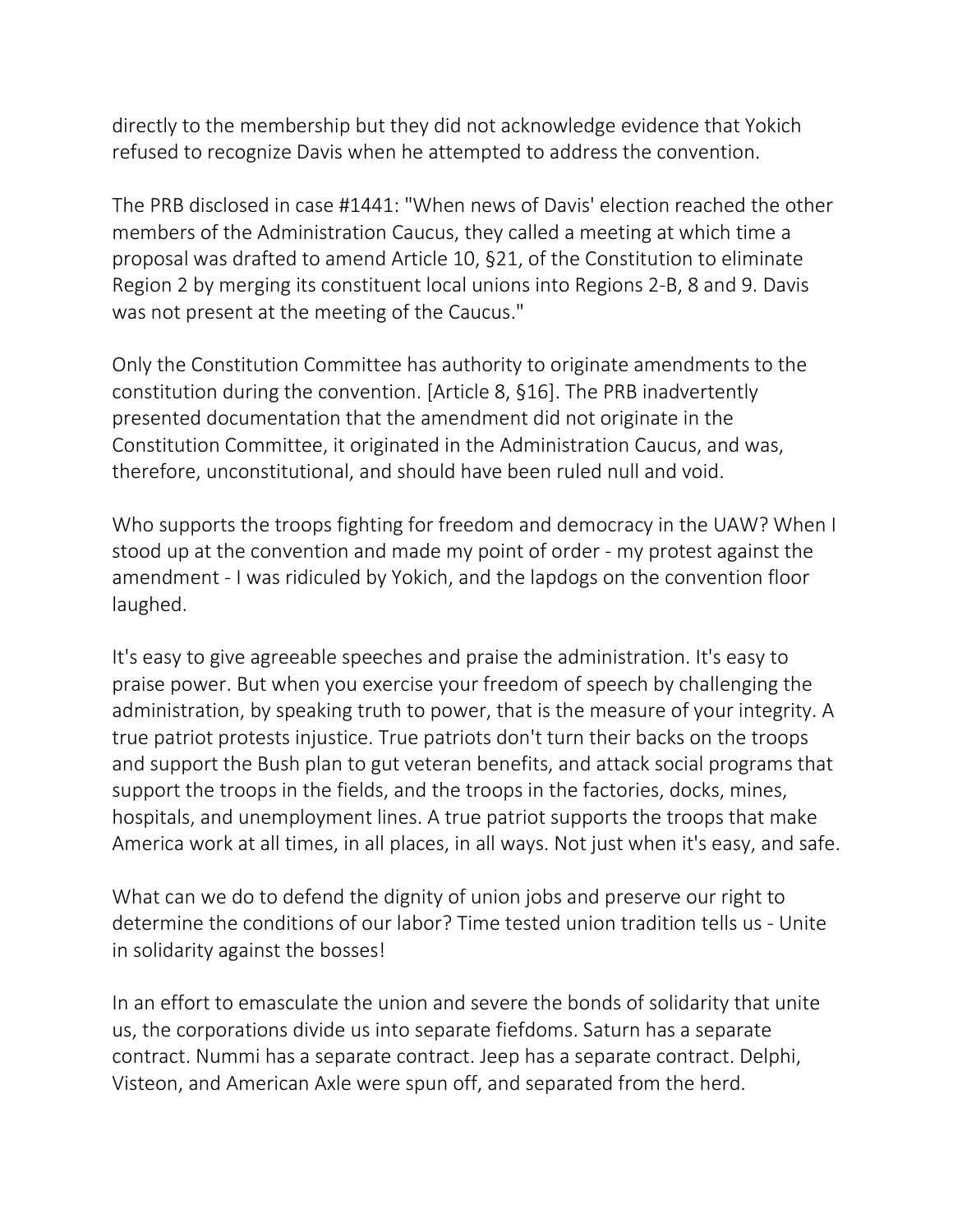Components and subassemblies have been outsourced in a wholesale effort to divide the union. The UAW Cooperation Caucus has in partnership with the companies colluded to divide and subdivide us into smaller bargaining units that are set up to compete with one another. Every Independent Parts Supplier has a separate contract. At the Convention, when I advocated for a National Pattern Contract for IPS, Yokich cut the mic. Walter Reuther said, "We must take labor out of competition." But in the "new" UAW competition is the name of the game. To save union jobs and control the conditions of our labor, we must follow Reuther's lead and take labor out of the competition by uniting all union members in an all out effort against the War on Workers.

Can you imagine a National Strike by all autoworkers? We would bring the economy to halt. We would bring Wall St. to its knees. Why don't we have a national strike? Who's stopping us? Bruce Allen, a Canadian Autoworker, said that union bureaucrats are the bosses' second to last line of defense against workers. The last line of defense is the police. When Brother Mark Farris, tried to give a speech at the Bargaining Convention advocating a National Strike, UAW Vice President, Gerald Bantom, cut the mic. The Cooperation Caucus doesn't want us to realize the power of a national strike. Besides, they skim 75% of the interest off our strike fund for living expenses. They are not about to dip into that kitty.

What is the advantage of isolation for a Local Union under attack by a multinational corporation? How effective will a strike at Jeep be if Daimler/Chrysler is working full production at all its other assembly plants? Who has the advantage when Locals compete with one another to offer management the leanest Living Agreement? Why does the Cooperation Caucus go along with management's divide and conquer scheme? Is it partnership, or is it collusion? If you support Bush's War on Workers, why belong to a union at all? Why don't you just give blood for a living?

In the next contract we will be offered monetary incentives. Don't be fooled. It's not about the money. It's about control. That's why they throw money at us. Here's a signing bonus, here's profit sharing, have a raise. Don't worry about the job cuts, it won't hurt you personally. It will all be done through attrition - an interesting word. Webster defines attrition as: "A rubbing away or wearing down by friction; a gradual lessening in number or strength due to constant stress; Repentance for sin motivated by fear of punishment rather than by love of God; A